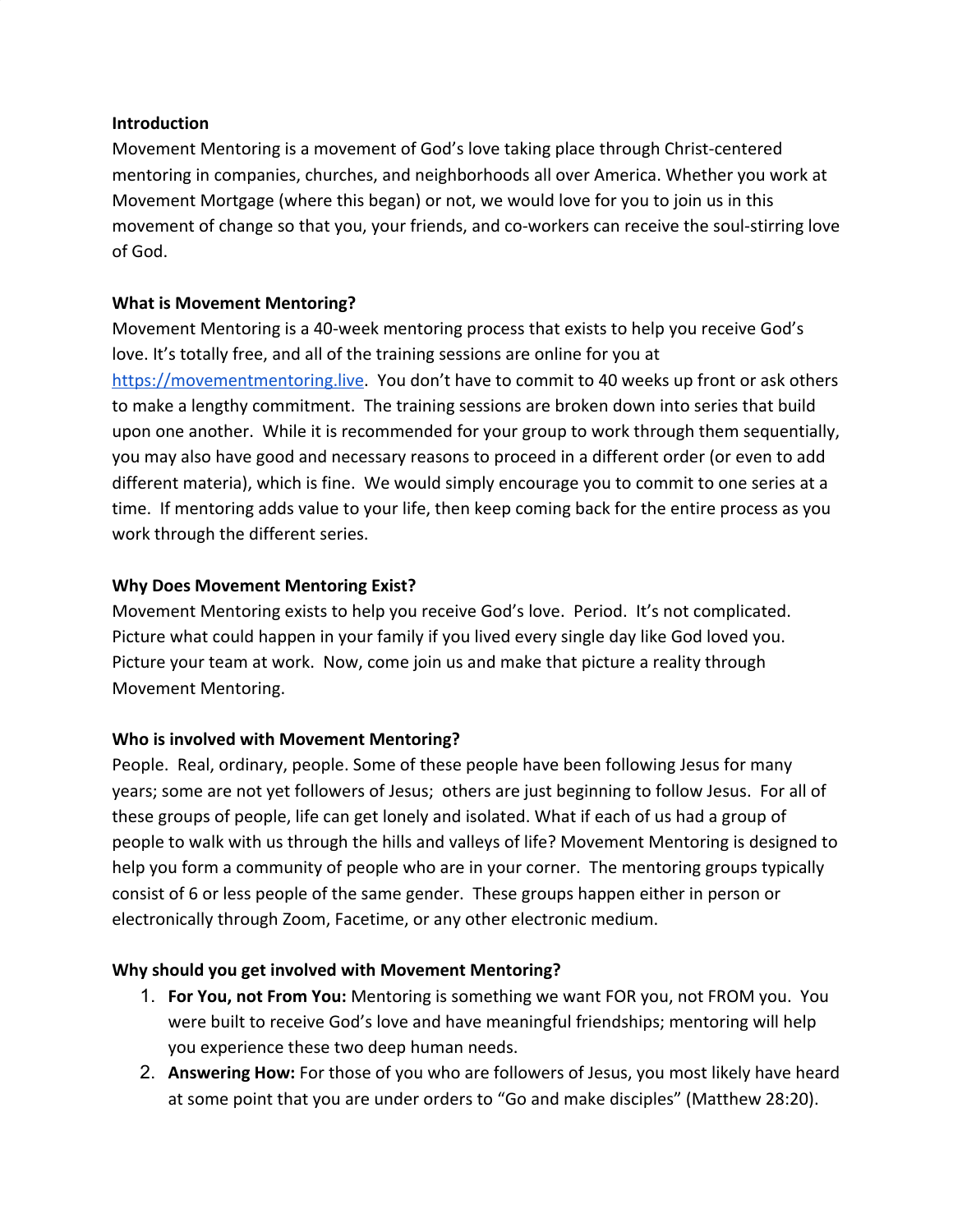No if's, and's, or but's. No caveats. That's the play. Run it. Jesus was clear. The confusion, however, comes in the how. How do we make disciples? Most Christians want to do this, but few know how. Movement Mentoring is designed to help you answer the how question. It will give you a Biblical, reproducible process to make disciples with your co-workers, with a group of moms in the neighborhood, or with a group of people from church.

3. **Jesus Did it:** Jesus called all of us to go and make disciples because disciple-making was His plan to put the world to rights. Disciple-making was His best (and only) strategy. That is why He made it His last words and that is why He spent so much time with a few men. Think about the gospel accounts of the life of Jesus—He poured His life into twelve men, and out of those twelve He was even more intentional with three (Peter, James, and John). Movement Mentoring is about following both the command and the strategy of Jesus that changed the world: go and make disciples by being intentional with a few people. In other words, we want, as Stephen Covey says, to put first things first.

#### **What are the possible outcomes at the end of the process?**

- **1. Deeper Faith, hope, and love:** Without question, if you commit to the mentoring process, you will have a deeper faith, hope, and love at the end of the process. For most of you, that faith, hope, and love will be rooted and established in Christ; for a minority, these may not be anchored in Christ, but your faith, hope, and love will undoubtedly be stretched, which is a beautiful thing.
- **2. Mentor:** Many of you will be so impacted by the process that you will have a desire to do for others what was done for you. At the process progresses, you will be equipped to become a mentor for others and take the process and multiply it in the lives of others. That's the goal!
- **3. Gather:** Some of you may not feel quite ready to mentor others at the end of the process, but you will be ready to gather a group of friends and walk through the process with another leader. Praise God!

## **Why do you call it mentoring and not disciple-making?**

As you have probably noticed, Jesus used the word disciple and we're using the term mentor. Why? Because many in the business world have no idea what a disciple is (or want to be one), while almost all have some concept of what a mentor is (and want one!). So we're going with the word mentor, though you could just as easily substitute the word disciple.

#### **How to start Movement Mentoring?**

Whether you are a business owner, an employee, a church member, or just a person interested in mentoring, you can join this movement of God's love through mentoring. Here are the steps: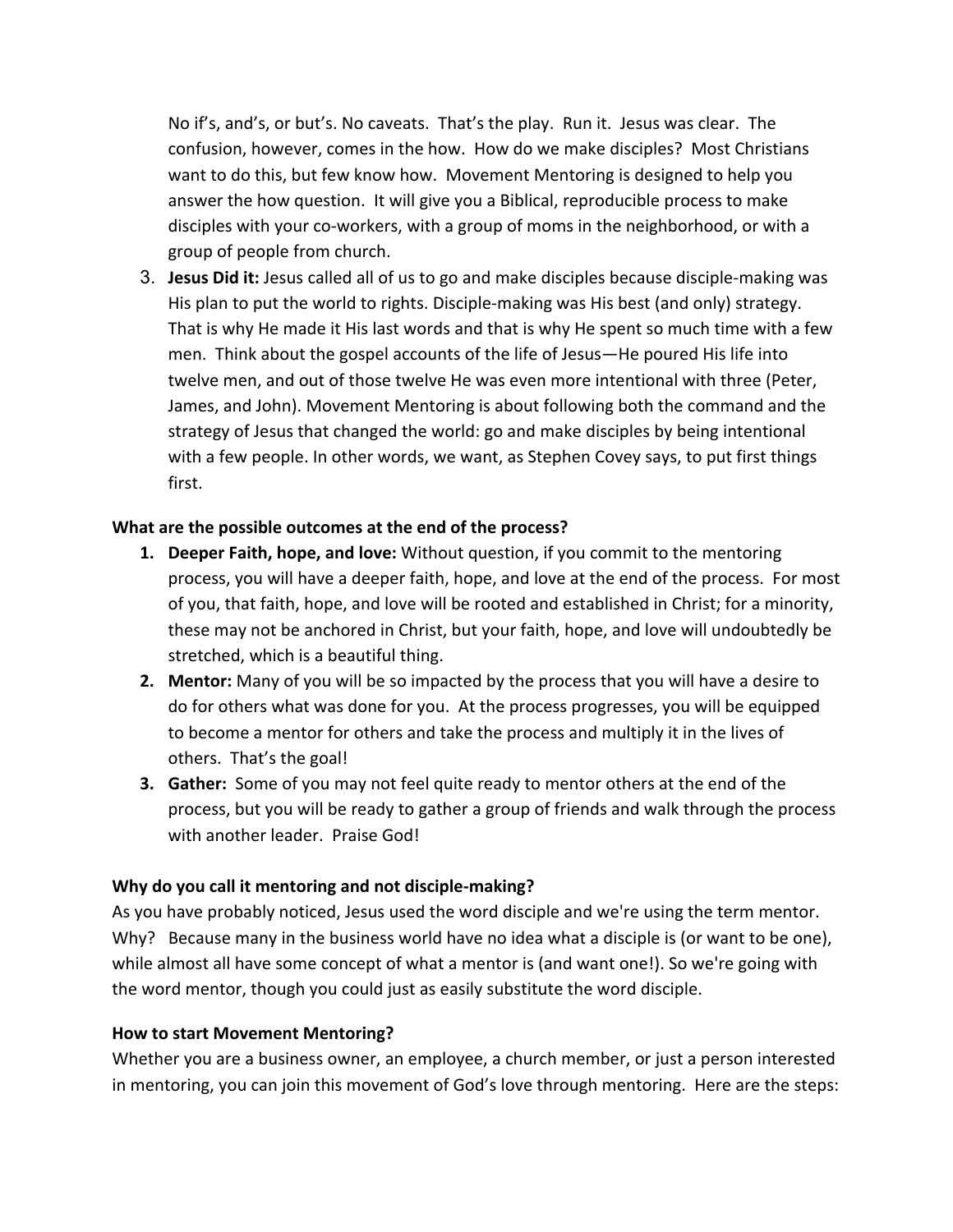- 1. Check out the resources available to you on our website at <https://movementmentoring.live/>
- 2. Contact us at [movementmentoring@movement.com](mailto:movementmentoring@movement.com)
	- The process is free and available to you on our website, but we'd love to follow your progress, share with you best practices and things we're learning, and serve you in any way we can.
	- If you're beginning the process, please contact us so we can celebrate what God is doing with you and let you know what is happening in this incredible movement of God's love.
- 3. Mentoring Prayer Journals
	- You can purchase the Mentoring Prayer Journals we produced to help you establish a systematic Bible Reading Plan that you will read together as a group. This plan follows a simple way to pray that enables you to hear God's voice speaking to you through the Scriptures.
	- To order journals, contact us at movementmentoring@movement.com
- 4. Develop a system of care and training for your leaders (for those who don't work at Movement Mortgage)
	- Leaders need a vision, a plan, and a person caring for them. We'll provide the vision and the plan in such a way that brings both form and freedom to innovate, but you will need to be the person who comes alongside your leaders to care for them and develop them.
	- At a minimum, we suggest a monthly call for all the leaders. During this monthly call, we have followed a format of celebration, confusion, and challenge. We celebrate what God is doing in the group; we share things creating confusion; finally, we discuss and *pray* for challenges we are facing. Initially, you may want to join us in one of our monthly calls and eventually start hosting your own as you scale the process.
- 5. Shirts and hats
	- One of many ways we are building a culture of mentoring is through t-shirts and hats. You can purchase these at the Movement Gear store: <https://store.ecompanystore.com/movement/Shop/#/>
	- Once you are on the site, type in "Movement Mentoring" to find the mentoring gear.
- 6. Create a Culture, Not a Curriculum
	- While the curriculum is important, what is far more important is the culture. A mentoring culture says, "Mentoring is who we are and this is what we do." Mentoring isn't a curriculum, not is it another program--it's who we are and what we do.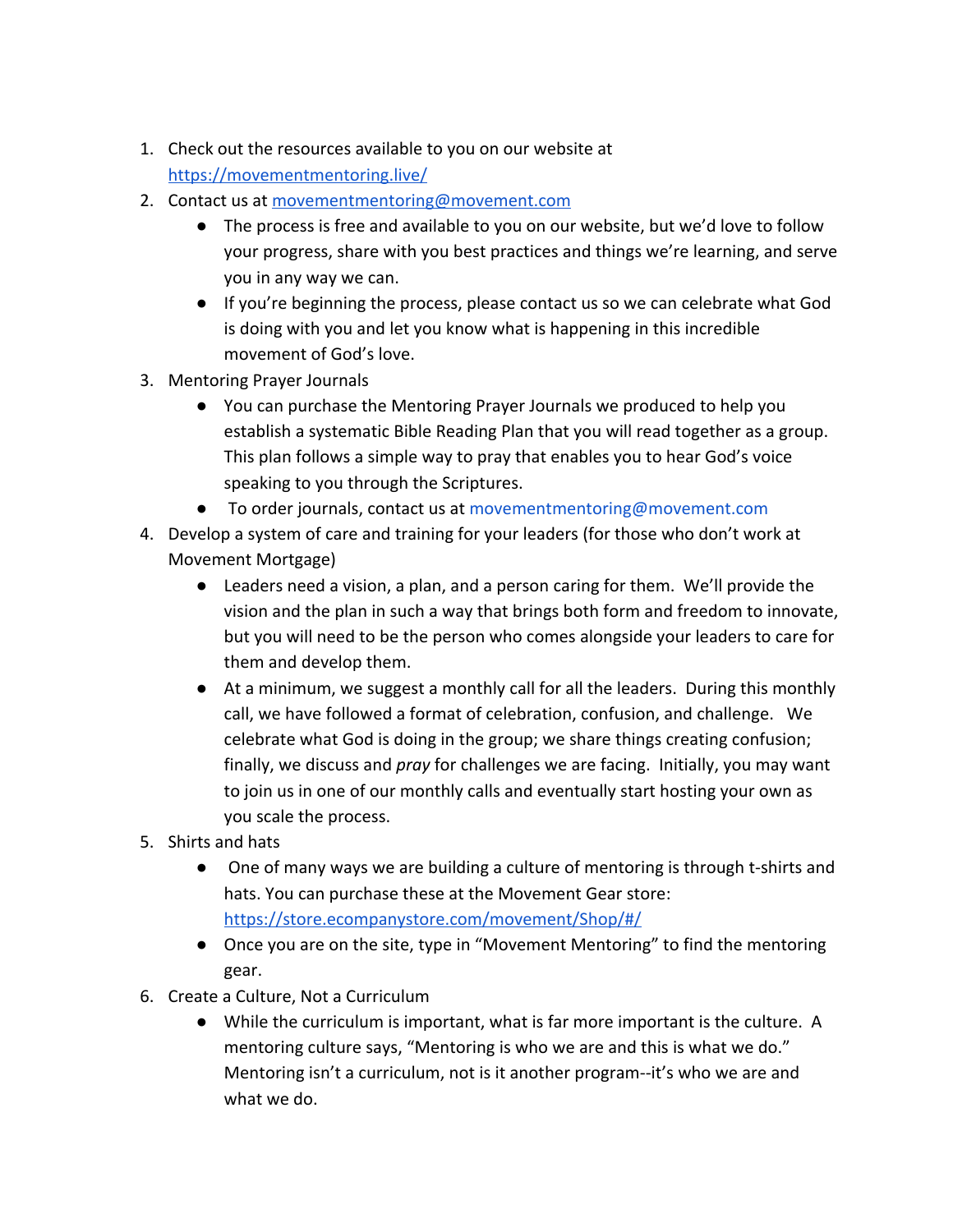- To create a culture of mentoring, we would strongly encourage you to develop a top down approach where the most influential leaders are leading from the front as mentors.
- 7. Branding (for those who don't work at Movement Mortgage)
	- On the one hand, you can brand your mentoring process however you like. If you want to insert your company or church name, go for it. This is not about a name or a brand—it's about a movement of God's love, so call it whatever you like.
	- On the other hand, we've found there is tremendous power in one unifying brand. Here are some reasons why:

○ When you insert your company or church name, people in other companies or churches become hesitant (sadly) to utilize the mentoring process because they don't think it is for them.

○ The name Movement symbolizes what we most want to see happen: a movement of Gods' love sweeping through your company and church and into neighbors and neighborhoods all over.

 $\bigcirc$  Pragmatically, you will have all the collateral materials (journals, t-shirts, hats, etc.) ready to go and you won't need to do any graphic design work to prepare these elements that help you build a culture of mentoring.

## **Key Markers for the Mentoring Process**

- **Off-Site Dinner:** In the first few weeks of the mentoring process, we encourage you to have an off-site dinner. Some groups with pre-existing relationships expand on this and do an overnight gathering. Most, however, will begin with a dinner in a home (which is best) or in a restaurant. The goal is to have each person share a 20-minute version of their story (not testimony). Christians have testimonies—people have stories, and we want to welcome people into this process who are not yet Christians. Encourage leaders to be as vulnerable as possible as they share their stories to create a community where we boast in weakness so that Christ's power may be made perfect in and through our weakness (2 Corinthians 12:9).
- **Vision Trip:** The mentoring process is designed to help you put your faith into action. As you receive God's love, you will naturally be compelled to share it. With that in mind, we would highly encourage you to go on a vision trip (or mission trip) to see and experience the love of God in a cross-cultural setting in the United States or abroad. The goal is for each of you to activate love in a tangible way *together* as a mentoring group. Going on a vision trip is not something you need to commit to in order to participate in Movement Mentoring, but if you are interested in acquiring about vision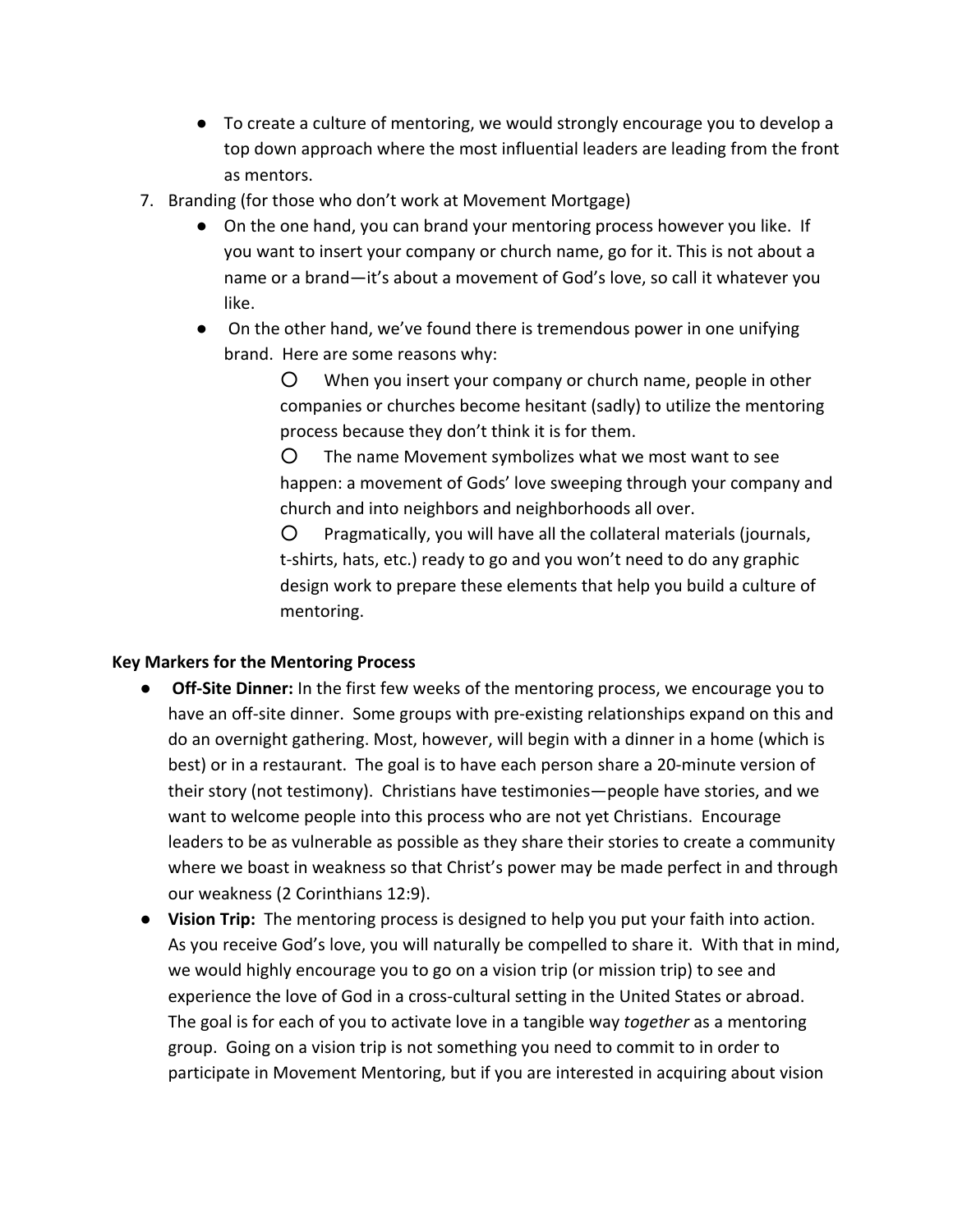trips at Movement or how to set them up, then reach out to... contact@movementfoundation.org

● **Ongoing Celebration:** Ongoing celebration is vital for all of us (1 Thessalonians 5:16-18). Celebrate! Celebrate! Celebrate! Learn to celebrate small wins each week. Celebrate in the monthly check-ins with leaders. And plan a celebratory evening to end the 40-week process. If you work for Movement Mortgage, we'll plan a celebration for you; if not, then find a way to celebrate everyone who participated in Movement Mentoring. You will have so much to celebrate at the end of 40 weeks so get ready!

#### **About the Curriculum**

- The curriculum is designed for believers and unbelievers to process the essentials of following Jesus so that they will experience God's love and develop a community of friends who are with them on their journey of life. The secret is not finding or producing the silver-bullet curriculum (which our curriculum most certainly is not). Information, although important, is not what ultimately transforms. Jesus transforms, and He does so in the context of a community built around intentional relationships committed to loving one another and receiving the life-giving love of God. That is not to say the curriculum is unimportant. Jesus says we are called to "make disciples, *teaching* them to observe" all of Christ's commands (Matthew 28:20). Teaching, therefore, assumes content; so yes, the curriculum and the content matter, but only in so far as they help create a culture of Christ-centered mentoring.
- The curriculum is written by Stephen Phelan. Stephen attended the University of Virginia for both undergraduate and law school, and then received his Masters of Divinity from Reformed Theological Seminary in Orlando, Florida. After seminary, Stephen planted churches in San Diego until he achieved his lifelong dream of being the pastor of a mortgage company (hopefully you are laughing). Part of the reason God called him to be a pastor in the business community is because He is passionate about people experiencing the love of Christ and sharing it in the business community. His desire is to see the Church really be the Church in the business community in such a way that an awakening movement of God's Spirit is created.

**What will the mentoring process look like?** For the most part, it will consist of small groups of roughly 5-6 persons of the same gender meeting weekly. The process in total lasts 40 weeks, but, remember, your commitment is only one week at a time. We have also sub-divided the 40 weeks into smaller 6-8 week series, so your group may opt to do the series in a different order based on certain things your group is facing, which is fine. There is, however, a progression to the process and we would recommend you walk through it in the order we have it laid out.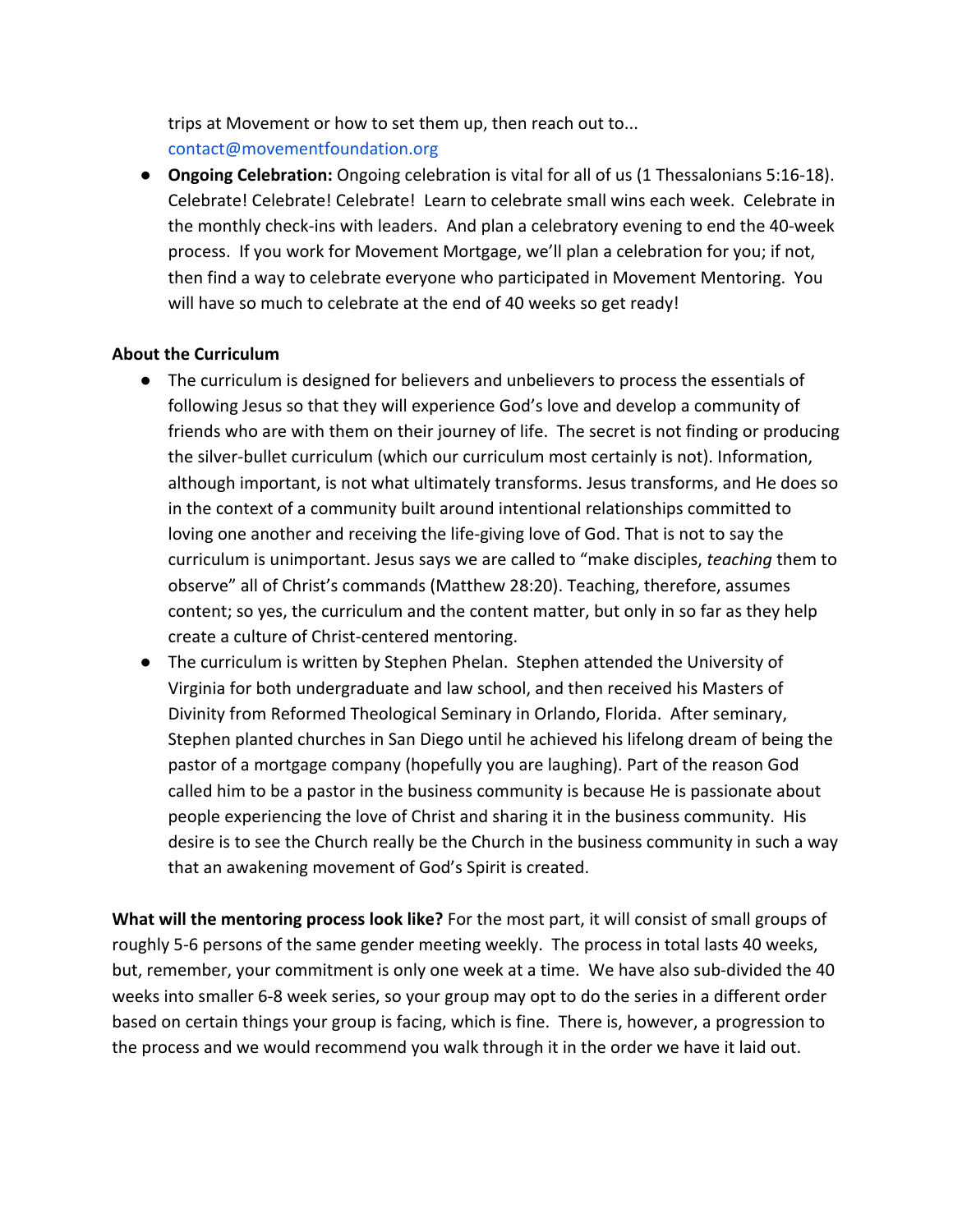# *Format of Weekly Meetings*

Each meeting will last one hour and consist of three parts $1$ :

*(1) Looking Back,*

*(2) Looking Up, and*

 *(3) Looking Ahead.* 

*1) Looking Back (Accountability & Pastoral Care)* **20 Minutes** The goal of the mentoring process isn't for you to acquire a bunch of new information, but rather, the goal is igniting a movement of Christ-centered mentors who are contagious with the love of God and walking in community. Each week should begin with this in mind by looking back at how each member of the group did during the past week. This is a time of celebration, encouragement, exhortation, and accountability to live out what we're actually learning. *The goal is simple: love DOES. We want doers, not just hearers!*

*2) Looking Up (Bible Lesson) 20 Minutes* Each week you will spend time reading the lesson and doing the discussion questions **in advance of the meeting**. Therefore, when the group meets, you will work through a few selected questions and discuss how the material applies in your life. The goal isn't to cover every question but rather to allow the Holy Spirit to direct your group to the part of the training session that is most relevant for your group.

## *3) Looking Forward (Practice, Goal-Setting, Vision-Casting, and Prayer) 20 Minutes*

## *a) Practice*

Some lessons will be more conducive than others to practice together as a group, but know that practicing what we're learning is critical to the success of igniting a movement of Christ-like mentors who are mature and multiplying. No great team wins games without practice. *The goal is simple: love DOES. We want doers, not just hearers!*

## *b) Goal-Setting*

LOVE DOES! It really does. Love is a verb. Love acts. Jesus said that his disciples were "those who hear the word of God **and do it."** (Luke 8:21). Therefore, at the end of each lesson each member of the mentoring group should formulate one or two central goals that the Holy Spirit

<sup>1</sup>This is influenced by the great work of Ying Kai and Steven Smith in *T4T: A Discipleship ReRevolution.*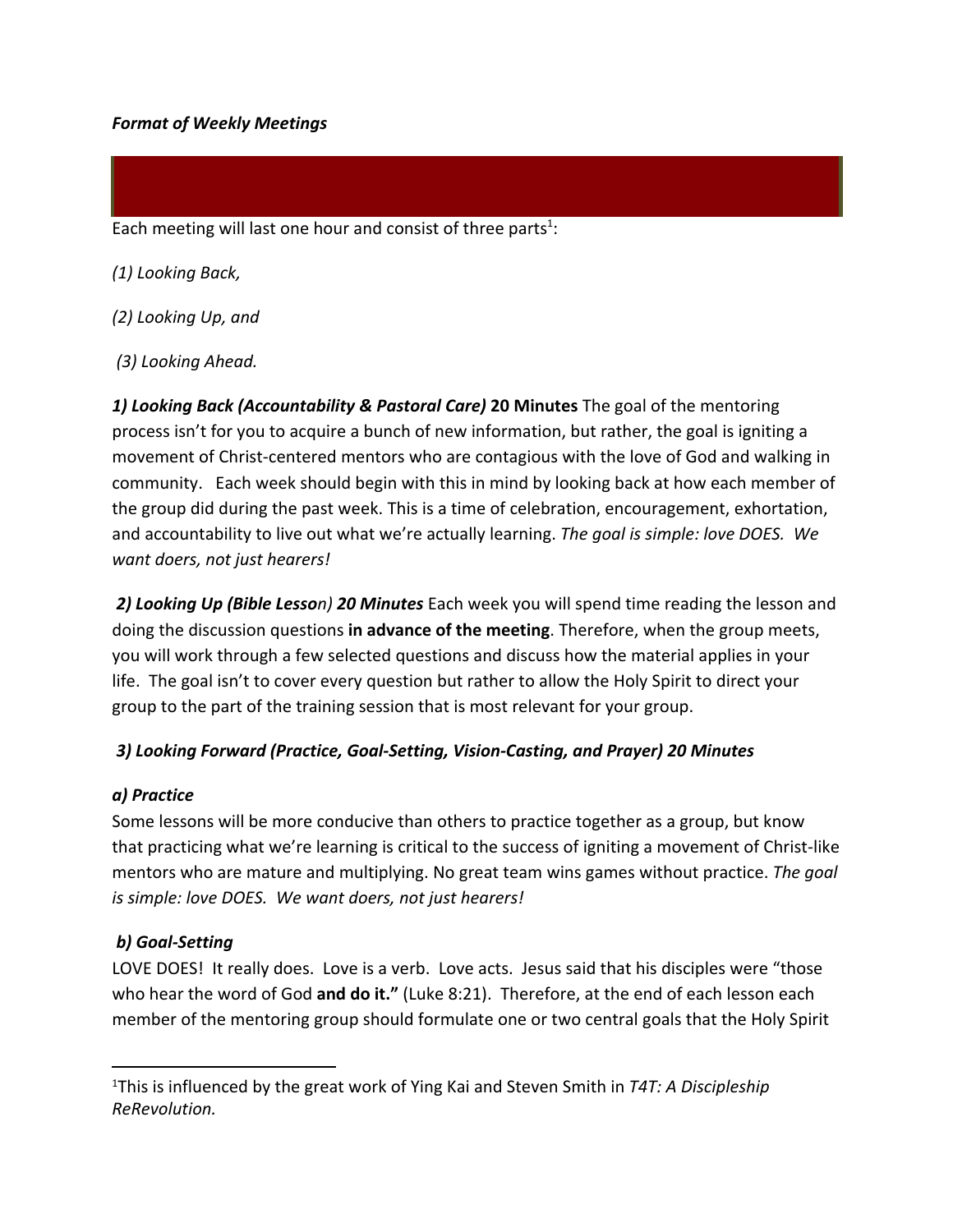is putting on their heart to help them love and value God and people.

# *c) Vision-Casting*

Vision-casting is a way of life – continually helping brothers and sisters see the potential of who they are in Christ and what God wants to do in and through them. Since we live in a fallen world, it is easy for us to forget the spiritual reality and destiny God has prepared for us. To change that we must spur one another on to walk by faith, not sight. Most often, this happens through the training sessions, but leaders should feel free to insert vision-casting vignettes as they feel led.

# **d)** *Prayer*

Foundational to a movement of God is prayer. We'll close each week praying for one another.

## **Mentoring Commitments**

- 1. As long as I believe the group is adding value to my life, I commit to attending the group and coming prepared, apart from traveling or emergencies with families.
- 2. I am committing to keeping anything that is shared absolutely confidential.
- 3. I will pray for the others in my group.

# **Things to Do for Week 2**

- Read and answer the Questions for Week 2 on a Spirit-Filled Life.
- Read the Spiritual DIagnostic provided by Tim Keller that is provided below in this document. Discuss it with your spouse OR close friend who knows you well. Tell them where you think you are and see if they agree. Then come ready to share your reflection with the group when you have your off-site gathering.
- Pray for the members of your group.
- Pick a date for the off-site dinner.

## **Spiritual Diagnostic Tool on Prayer by Tim Keller (For Week 2)**

**I often ask Christians to evaluate their situation with regard to prayer by using a metaphor. Imagine that your soul is a boat, a boat with both oars and a sail. In this case here are four questions:**

**Are you "sailing"? Sailing means you are living the Christian life with the wind at your back. God is real to your heart. You often feel his love. You see prayers being answered. When studying the Bible, you regularly see remarkable things and you sense him speaking to you. You sense people around you being influenced by the Spirit through you.**

**Are you "rowing"? Rowing means you are finding prayer and Bible reading to be more a**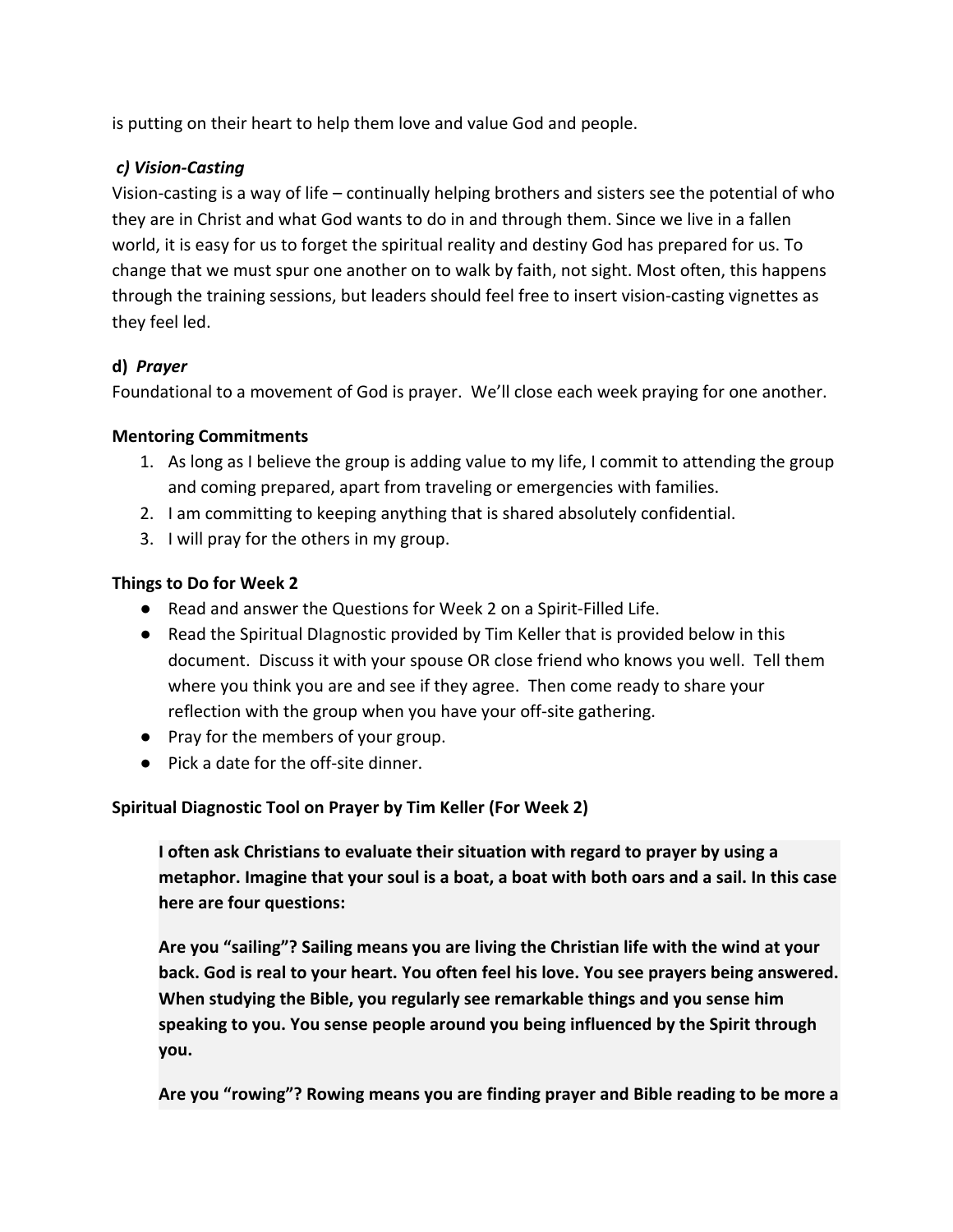**duty than a delight. God often (though not always) seems distant, and the sense of his presence is fairly rare. You don't see many of your prayers being answered. You may be struggling with doubts about God and yourself. Yet despite all this, you refuse self-pity or the self-righteous pride that assumes you know better than God how your life should go. You continue to read the Bible and pray regularly, you attend worship and reach out and serve people despite the inner spiritual dryness.**

**Are you "drifting"? Drifting means that you are experiencing all the conditions of rowing—spiritual dryness and difficulties in life. But in response, instead of rowing, you are letting yourself drift. You don't feel like approaching and obeying God, so you don't pray or read. You give in to the self-centeredness that naturally comes when you feel sorry for yourself, and you drift into self-indulgent behaviors to comfort yourself, whether it be escape eating and sleeping, sexual practices, or whatever else.**

**Are you "sinking"? Eventually your boat, your soul, will drift away from the shipping lanes, as it were—and truly lose any forward motion in the Christian life. The numbness of heart can become hardness because you give in to thoughts of self-pity and resentment. If some major difficulty or trouble were to come into your life, it would be possible to abandon your faith and identity as a Christian altogether.**

**In this metaphor we see that there are some things we are responsible for, such as using the means of grace—the Bible, prayer, and church participation—in a disciplined way. There are many other things we do not have much control over—such as how well the circumstances in our lives are going as well as our emotions. If you pray, worship, and obey despite negative circumstances and feelings, you won't be drifting, and when the winds come up again, you will move ahead swiftly. On the other hand, if you do** *not* **apply the means of grace, you will at best be drifting, and if storms come into your life, you might be in danger of sinking.**

**In any case—pray no matter what.** *Praying is rowing***, and sometimes it is like rowing in the dark—you won't feel that you are making any progress at all. Yet you are, and when the winds rise again, and they surely will, you will sail again before them.**

*Prayer***, Timothy Keller, p.259-260**

#### **Mentor Training Sessions**

Week 1 Overview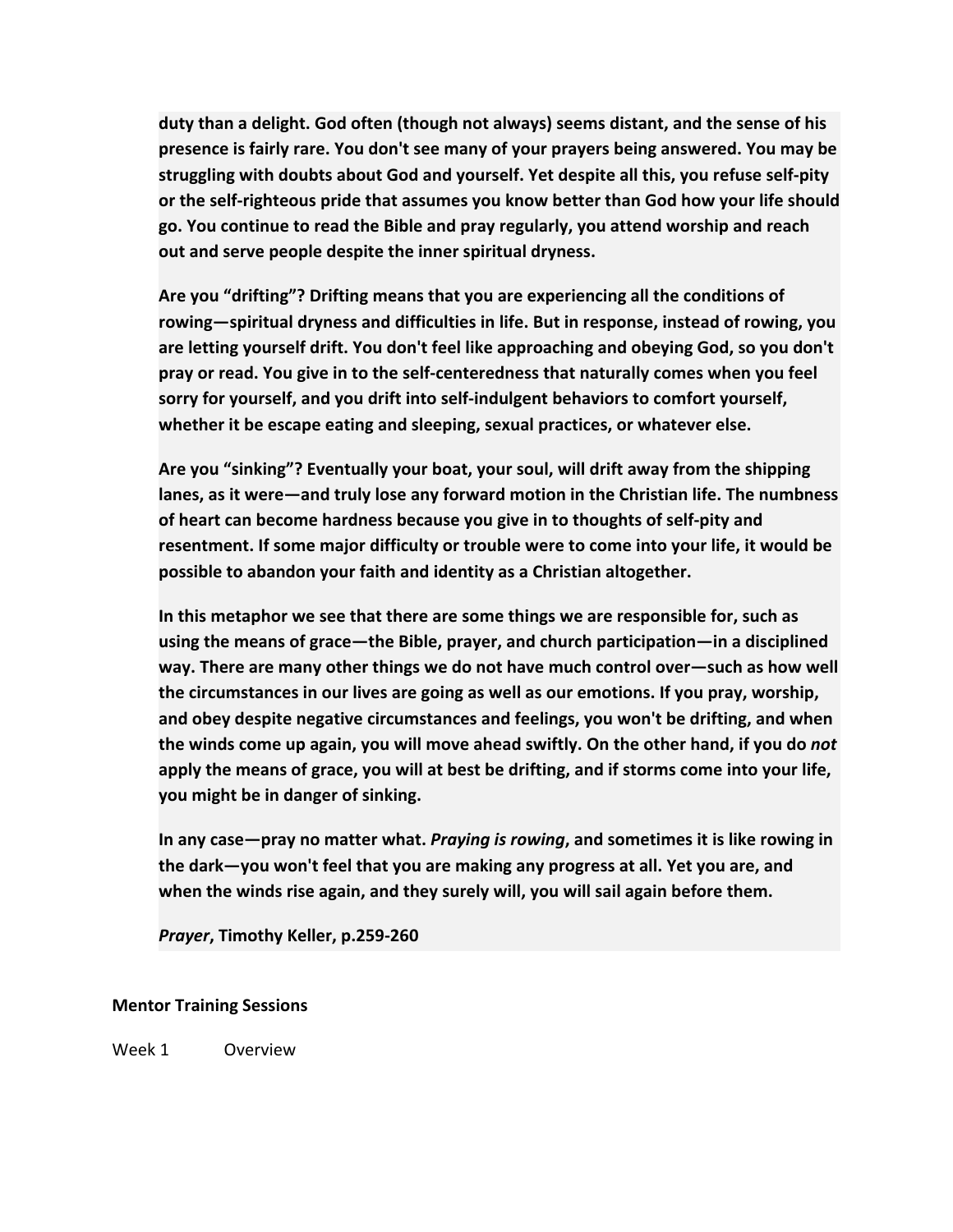- Week 2 The Foundation: Spirit-Filled Life
- Week 3 The Foundation: Union with Christ
- Week 4 The Foundation: A Model for Prayer
- Week 5 The Foundation: Practicing Prayer
- Week 6 The Foundation: Knowing the Will of God (Upstream)
- Week 7 The Foundation: Knowing the Will of God (Downstream)
- Week 8 The Foundation: Church
- Week 9 BLESS Rhythms: Begin with the Bible
- Week 10 BLESS Rhythms: Love God & People
- Week 11 BLESS Rhythms: Love Yourself
- Week 12 BLESS Rhythms: Eat with a Purpose
- Week 13 BLESS Rhythms: Sabbath Rest
- Week 14 BLESS Rhythms: Sacrificial Giving (Greed)
- Week 15 BLESS Rhythms: Sacrificial Giving (Gaining, Not Robbing)
- Week 16 Sharing God's Love: Obstacles
- Week 17 Sharing God's Love: Getting Ready
- Week 18 Sharing God's Love: Prayer, Power, and a Plan
- Week 19 Practical Necessities: Technology: Improvement Or Impediment
- Week 20 Practical Necessities: Tech Commitments
- Week 21 Practical Necessities: Preparing to Handle Conflict
- Week 22 Practical Necessities: Handling Conflict
- Week 23 Practical Necessities: Forgiveness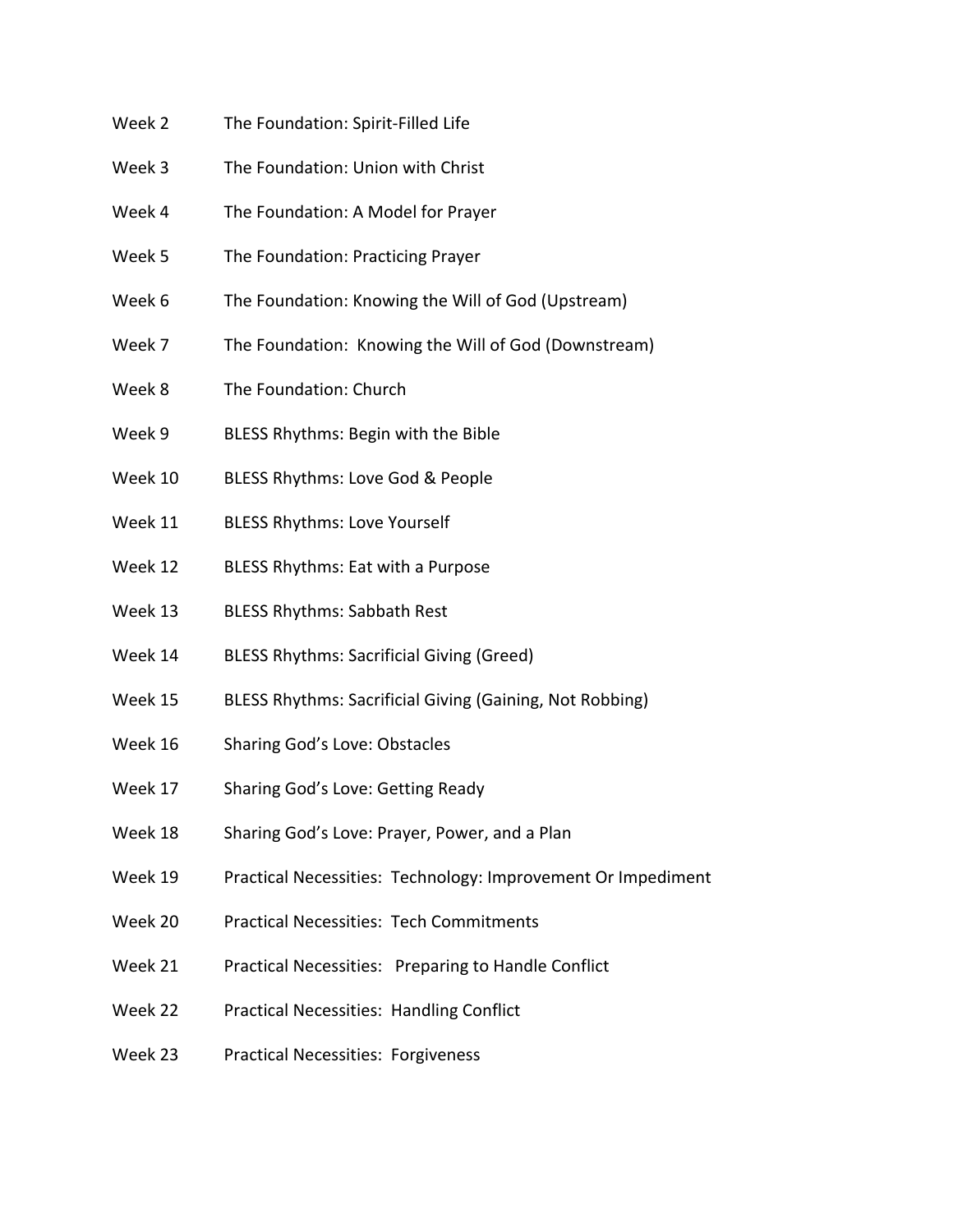- Week 24 Practical Necessities: Suffering
- Week 25 Becoming: Joyful
- Week 26 Becoming: Happy
- Week 27 Becoming: Thankful
- Week 28 Becoming: Humble
- Week 29 Becoming: 2nd Mile Servant Leaders
- Week 30 Becoming: Merciful & Just
- Week 31 Becoming: Faithful
- Week 32 Becoming: Hopeful
- Week 33 Becoming: Purposeful
- Week 34 Becoming: Free
- Week 35 Faith & Work: Excellence
- Week 36 Faith & Work: Integrity
- Week 37 Faith & Work: Common Good
- Week 38 Overcoming: Anxiety
- Week 39 Overcoming: Fear
- Week 40 Overcoming: Doubt

#### **What Other Businesses Are Saying About Movement Mentoring**

● Movement Mentoring provided our company with a very tangible way to love our people and see people come to know the love of Jesus. How do we fulfill the great commission at work? Movement Mentoring has given me that answer. Jared Olshefski President Quality Builders Warranty